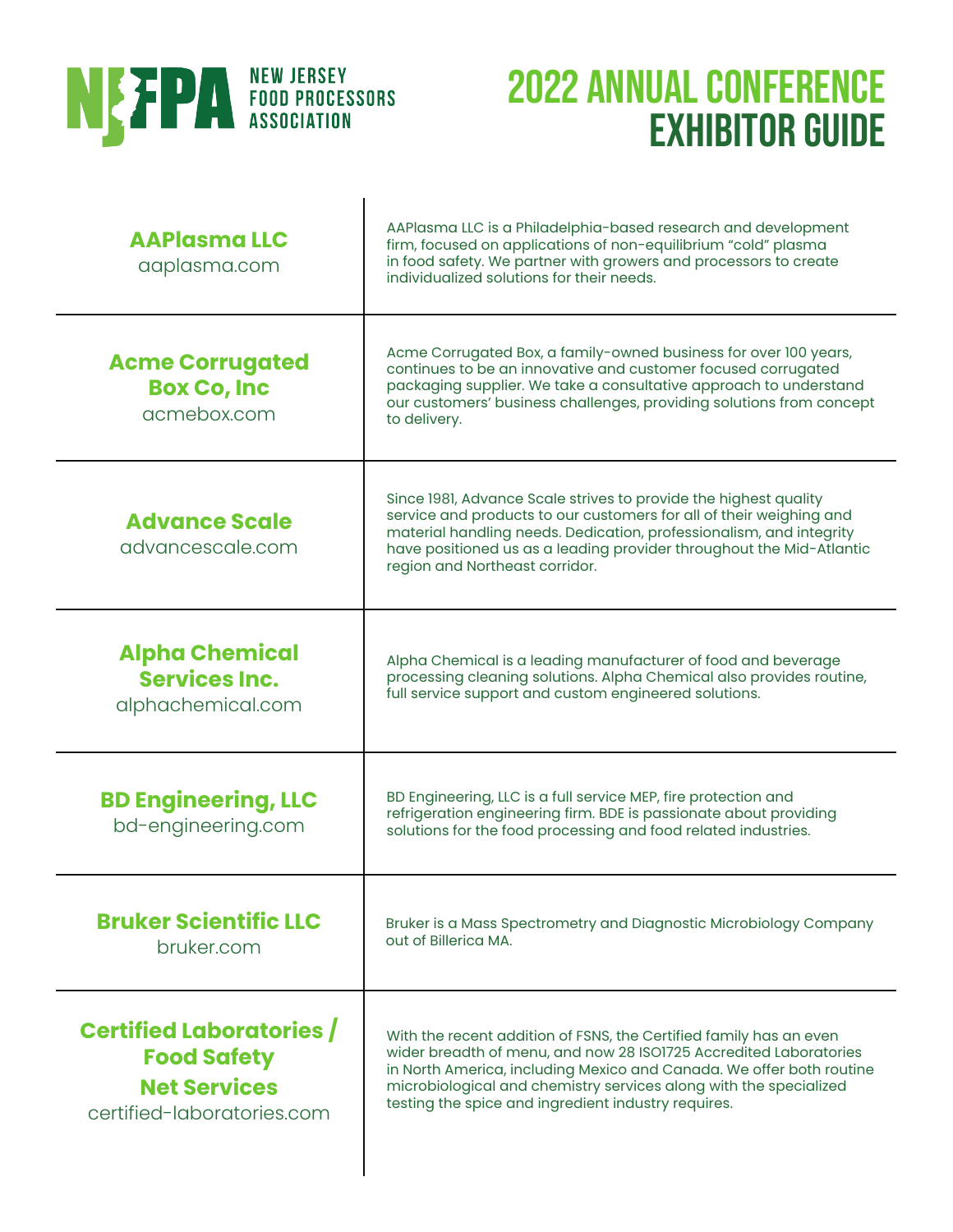

| <b>Chamber of</b><br><b>Commerce Southern</b><br><b>New Jersey</b><br>chambersnj.com | The Chamber of Commerce Southern New Jersey is a member-<br>driven organization that advocates for economic prosperity by uniting<br>business and community leaders.                                                                                                                                                                                                                                                                                     |
|--------------------------------------------------------------------------------------|----------------------------------------------------------------------------------------------------------------------------------------------------------------------------------------------------------------------------------------------------------------------------------------------------------------------------------------------------------------------------------------------------------------------------------------------------------|
| <b>Corteva Agriscience</b><br>corteva.com                                            | Corteva Agriscience™ delivers the trusted solutions pest management<br>professionals need to give their clients peace of mind and build a<br>thriving business.                                                                                                                                                                                                                                                                                          |
| <b>Delaware Valley</b><br><b>Packaging Group</b><br>dvpg.com                         | Established 1967, DVPG is celebrating its 55th year in business. As a<br>family business, DVPG is a distributor of packaging supplies, system,<br>and equipment, both design and consultive.                                                                                                                                                                                                                                                             |
| <b>Delta Dental</b><br>deltadental.com                                               | Delta Dental is the local and national dental benefits leader, offering<br>big benefits to businesses of all sizes. A not-for-profit company, we<br>provide dental coverage to more than 1.8 million people in New Jersey<br>and Connecticut. Our customers stay with us because our service and<br>the out-of-pocket savings they get with the largest dental network.                                                                                  |
| <b>Dex-O-Tex</b><br>by Crossfield<br><b>Products Corp</b><br>dex-o-tex.com           | Specialty flooring finishing and waterproof coverings, Dex-O-Tex offers<br>a full line of options, from fluid-applied epoxy coatings to decorative<br>terrazzo aggregates.                                                                                                                                                                                                                                                                               |
| <b>Eastern Alliance</b><br>easternalliance.com                                       | Eastern Alliance is a specialty provider of workers' compensation<br>insurance products and services. Our workers' comp solutions make<br>life easier for our policyholders and their employees. A key component<br>of Eastern's effective claims management is the proactive approach<br>we take to managing workers' comp-early intervention, proactive<br>disability management, and return to wellness support all contribute<br>to better outcomes. |
| <b>Essity North America Inc.</b><br>essityusa.com                                    | Tork is the leading global brand in workplace hygiene, offering<br>professional hygiene solutions and services that makes industrial<br>cleaning easy and accessible.                                                                                                                                                                                                                                                                                    |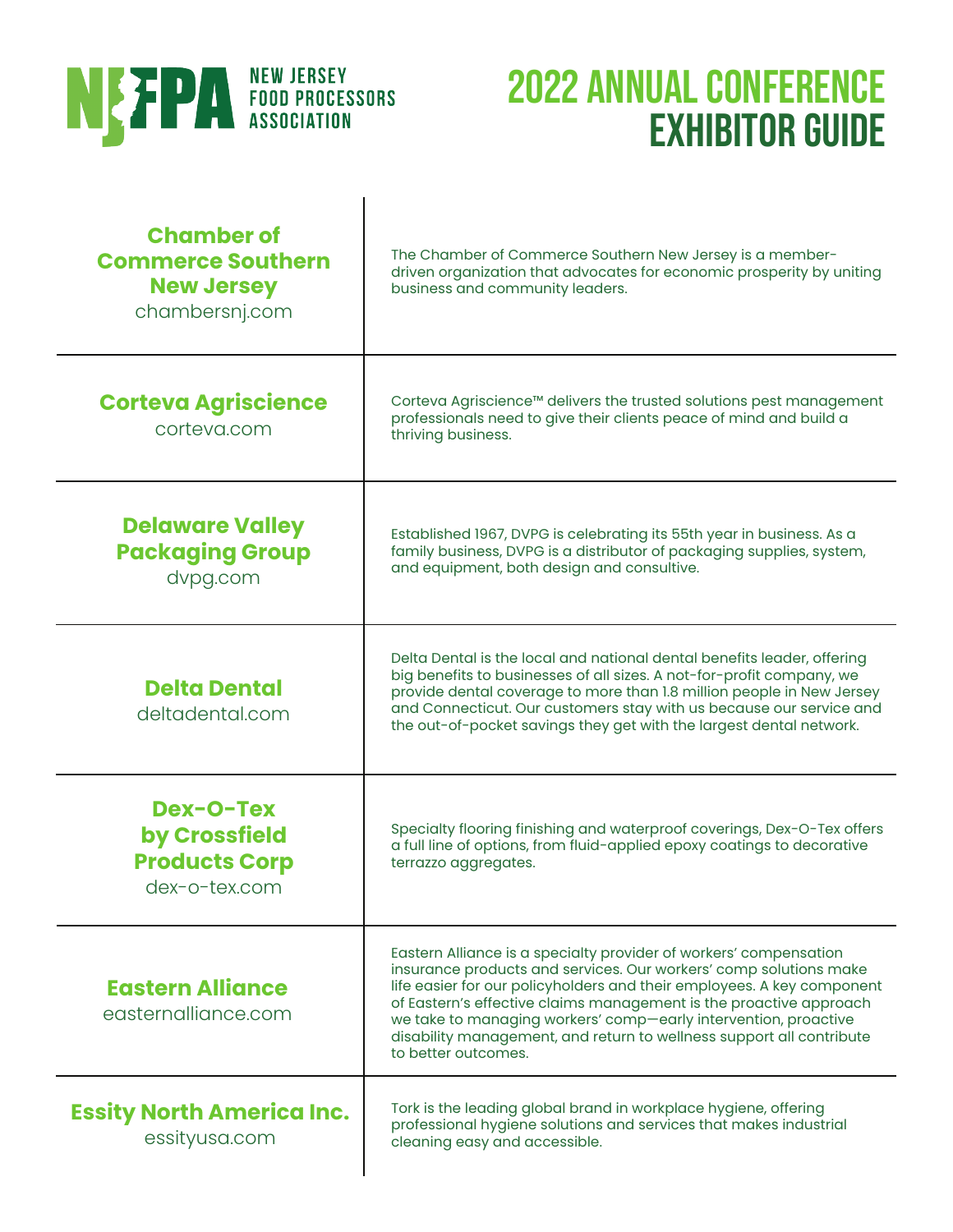

| <b>Eurofins Microbiology</b><br>Laboratories, Inc.,<br><b>NA Foods</b><br>eurofins.com | Eurofins is a 3rd party ISO Certified Testing Laboratory servicing the<br>food, pharma and dairy industries.                                                                                                                                                                                                                                                             |
|----------------------------------------------------------------------------------------|--------------------------------------------------------------------------------------------------------------------------------------------------------------------------------------------------------------------------------------------------------------------------------------------------------------------------------------------------------------------------|
| <b>FiberTite Roof</b><br><b>Systems</b><br>fibertite.com                               | FiberTitle Roof System operational security to the world's most<br>powerful brands with an innovative, high performance coated<br>membrane.                                                                                                                                                                                                                              |
| <b>First Onsite</b><br>firstonsite.com                                                 | First Onsite is your trusted, full-service disaster recovery and property<br>restoration company, serving North America and beyond. We partner<br>with you to prepare for the threat of catastrophe and to be the first<br>team on-site after disaster strikes.                                                                                                          |
| <b>Katz Pierz</b><br>katzpierz.com                                                     | For over 30 years, clients have relied on the professionals at Katz/<br>Pierz to design and manage benefit programs that meet their unique<br>needs. We're a local firm with a high-level national presence, making<br>us the perfect partner to service our clients and provide creative<br>solutions.                                                                  |
| <b>Keystone Engineering</b><br>Group, Inc.<br>kegi.net                                 | Founded in 1997, Keystone Engineering Group, Inc. is a Professional<br>Engineering Firm and Systems Integrator with locations in<br>Pennsylvania, New Jersey, and Delaware, specializing in Design and<br>Design-Build services primarily for Water, Wastewater and Private<br>Industries.                                                                               |
| <b>Marshall Industrial</b><br><b>Technologies, Inc</b><br>marshallindtech.com          | Marshall Industrial Technologies is a mechanical and electrical<br>contractor headquartered in Trenton for over 70 years.                                                                                                                                                                                                                                                |
| <b>Mid-Atlantic Food</b><br><b>Trade Organization</b><br>mafto.org                     | MAFTO is a 501c3 organization whose Mission is to promote the retail<br>food industry through education and scholarships and donate to<br>those in need. Funds are raised through our social and trade related<br>events: General Membership Dinners, Annual Golf Outing, Christmas<br>for All Kids Holiday Party / Monte Carlo Night and our Signature Gala<br>Weekend. |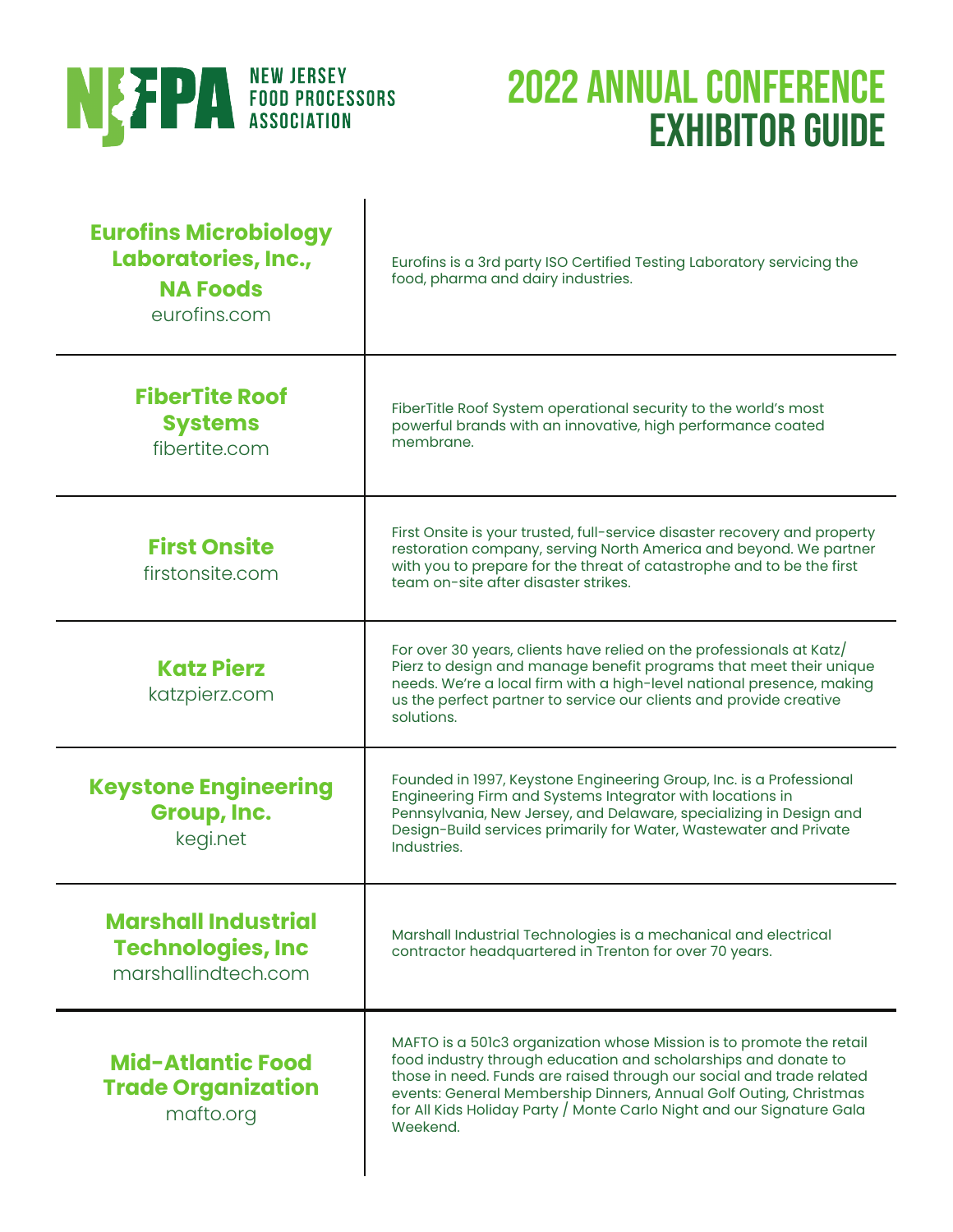

| <b>Miller &amp; Chitty</b><br>millerchitty.com                         | Miller & Chitty Co., Inc., founded in 1956, is a Sales and Service agency<br>specializing in boilers and boiler room equipment. We offer packaged<br>boilers and associated equipment ranging in size from 15 to 2200 hp<br>and boilers generating saturated or superheated steam, with burner<br>systems designed for firing natural gas, propane, and fuel oil. We<br>represent some of the leading manufacturers of fire tube & other<br>types of boiler-related equipment. |
|------------------------------------------------------------------------|--------------------------------------------------------------------------------------------------------------------------------------------------------------------------------------------------------------------------------------------------------------------------------------------------------------------------------------------------------------------------------------------------------------------------------------------------------------------------------|
| <b>Munzing</b><br>munzing.com                                          | MAGRABAR® defoamers for food processing include options suitable<br>for organic, non-GMO and identity preserved processing.                                                                                                                                                                                                                                                                                                                                                    |
| <b>New Jersey</b><br><b>Business Action Center</b><br>nj.gov/state/bac | Business Advocates are seasoned experts who stand ready to assist<br>NJ businesses with technical and regulatory support, and are the<br>connecting link that helps businesses take advantage of available<br>assets and resources.                                                                                                                                                                                                                                            |
| <b>New York Life</b><br><b>Insurance Company</b><br>newyorklife.com    | We provide Financial Services that include but are not limited to: Life<br>Insurance, Disability Income Insurance, Long Term Care Insurance,<br>Financial Planning, Investments, Annuities, Retirement Planning,<br>College Funding, Mortgage Protection, Roll Overs, Business Planning -<br>Succession, Key Employee, and more.                                                                                                                                               |
| <b>North East Technical</b><br>Sales, Inc.<br>netechsales.com          | North East Technical Sales is a supplier of industrial process sensors<br>and controls. Products offered include level, pressure, temperature,<br>and flow measurement devices. We also provide energy / fuel<br>measurement systems and analysis equipment for liquids and plastic<br>bottles.                                                                                                                                                                                |
| Pak-Tec, Inc.<br>pak-tec.com                                           | Pak-Tec is a leading partner for Marking, Coding labeling and end-<br>of-line Packaging Systems for food manufacturers across New Jersey<br>and the eastern USA.                                                                                                                                                                                                                                                                                                               |
| <b>Reiser</b><br>reiser.com                                            | For nearly 60 years, Reiser has been a leading supplier of processing<br>and packaging equipment solutions for the sausage, meat, poultry,<br>seafood, produce, prepared food, bakery and cheese industries.                                                                                                                                                                                                                                                                   |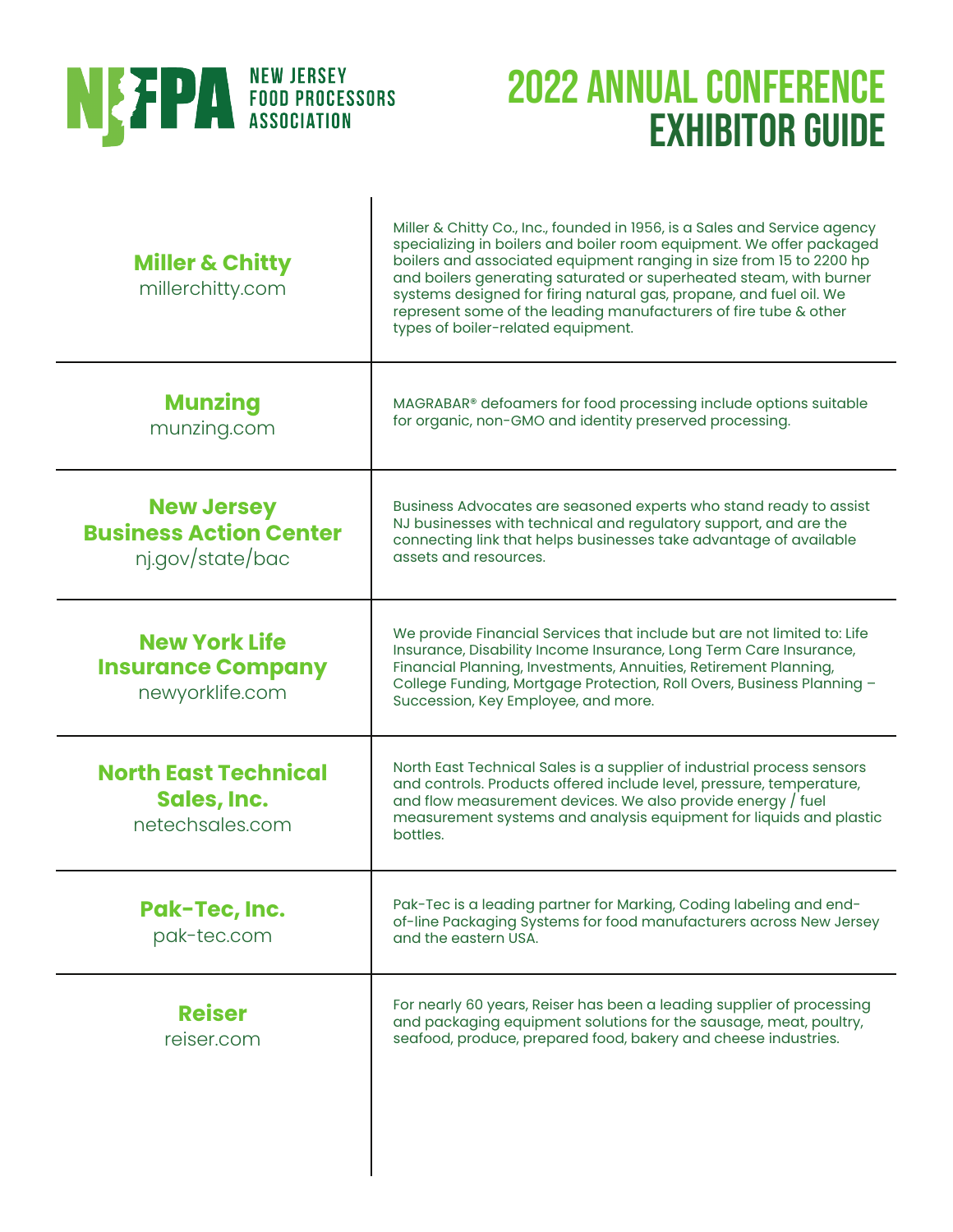

| <b>Rochester Midland</b><br><b>Corporation</b><br>rochestermidland.com                                       | Rochester Midland provides a food safety and sanitation program<br>for food/beverage manufacturers focused on innovative solutions<br>through chemicals, process improvements, training, and technical<br>support.                                                                                                       |
|--------------------------------------------------------------------------------------------------------------|--------------------------------------------------------------------------------------------------------------------------------------------------------------------------------------------------------------------------------------------------------------------------------------------------------------------------|
| <b>Rutgers Food</b><br><b>Innovation Center -</b><br><b>Angel Planet Foods</b><br>foodinnovation.rutgers.edu | Angel Planet Foods offers delicious vegan and vegetarian meals and<br>plant based meat alternatives to reduce meat consumption, promote<br>sustainability and save the planet for the children, our angels.                                                                                                              |
| <b>Rutgers Food</b><br><b>Innovation Center -</b><br><b>Sundial Foods</b><br>foodinnovation.rutgers.edu      | Sundial Foods creates clean-label whole cuts of plant-based meat.<br>Sundial's first product, made using eight simple ingredients, is a<br>delicious bone-in vegan chicken wing complete with a crispy skin.                                                                                                             |
| <b>Savorx Flavors</b><br>stradley.com                                                                        | At Savorx Flavors, we develop flavors that provide multisensorial<br>experience, nutrition, health and wellness. We replicate the true taste<br>and experience of authentic food that consumers crave for whether<br>in flavoring plant based, meatless, vegan, low sodium, low caloric<br>products.                     |
| <b>Sheffield Machine</b><br><b>Knife</b><br>sheffieldmachineknife.com                                        | Sheffield Machine Knife is an international machine knife<br>manufacturer based in Sheffield, England with a sales facility in<br>Aurora IL. The Company specialises in the manufacture of all types of<br>machine knives and industrial blades particularly those used in the<br>food process and packaging industries. |
| <b>Stokes Equipment</b><br><b>Company</b><br>stokesequipment.com                                             | We sell, install and service the highest quality equipment. Keeping<br>your facility safe and operational is at the core of what we do.                                                                                                                                                                                  |
| <b>SupplyitAll</b><br>supplyitall.com                                                                        | SupplyitAll has a proud tradition of offering nationally branded hand<br>hygiene, cleaning, sanitation, and maintenance products for BRC<br>compliant food and beverage production facilities, including HAACP<br>and 5S programs.                                                                                       |